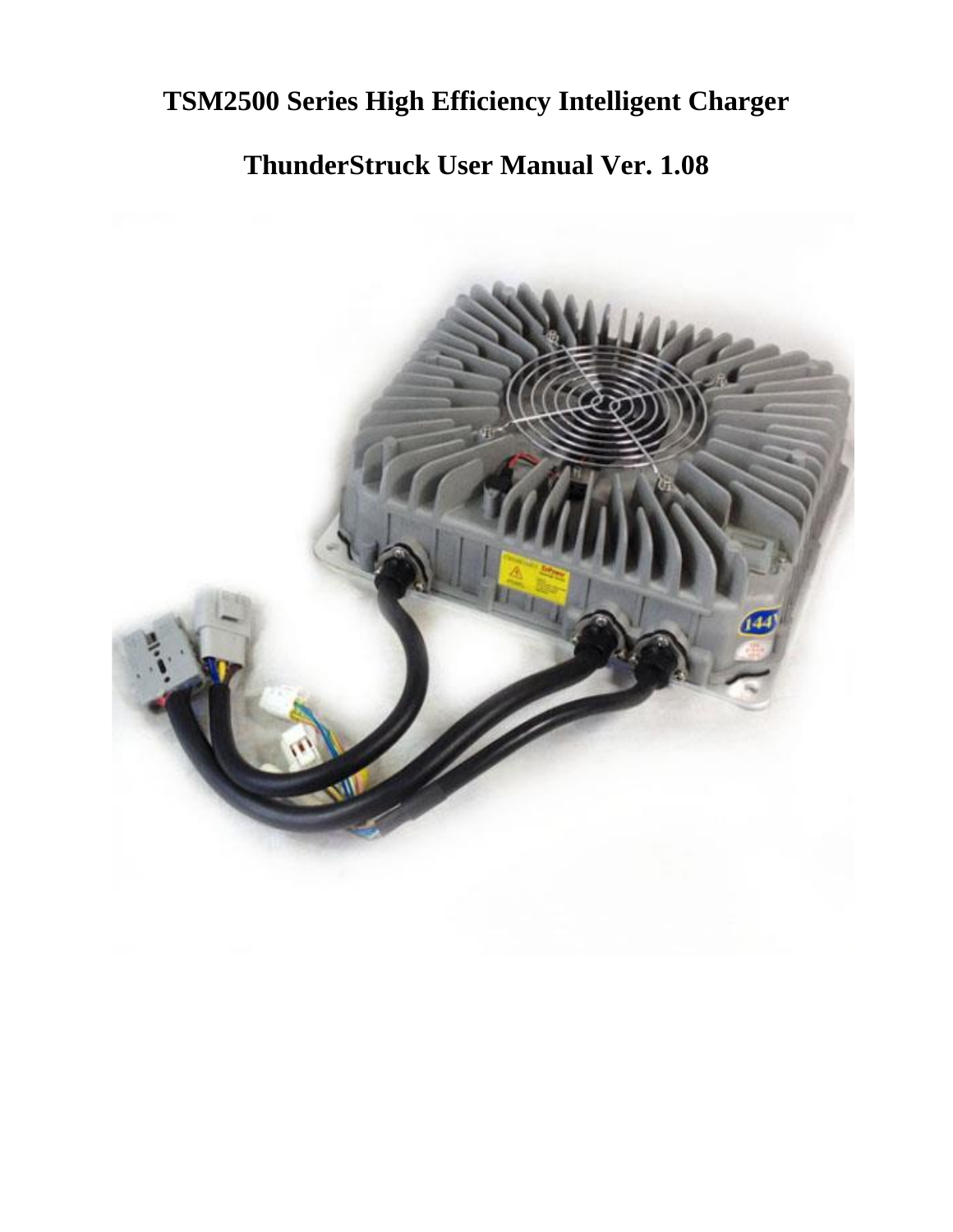### **Table Of Contents**

- I. Product Overview
- II. Safety
- III. Preventing Short Circuits and Fire
	- 1.Correct use of Breakers, Sockets and Cables
	- 2. Correct Input Connections
	- 3. Charging Environment Requirements
- IV. Regular Maintenance
- V. Technical Specifications
- VI. Parts List
- VII. LED Charge Light Information
- VIII. Input and Output Interface
- IX. Appearance and Installation Dimensions
- X. Connections and Wiring
- XI. Faults & Solutions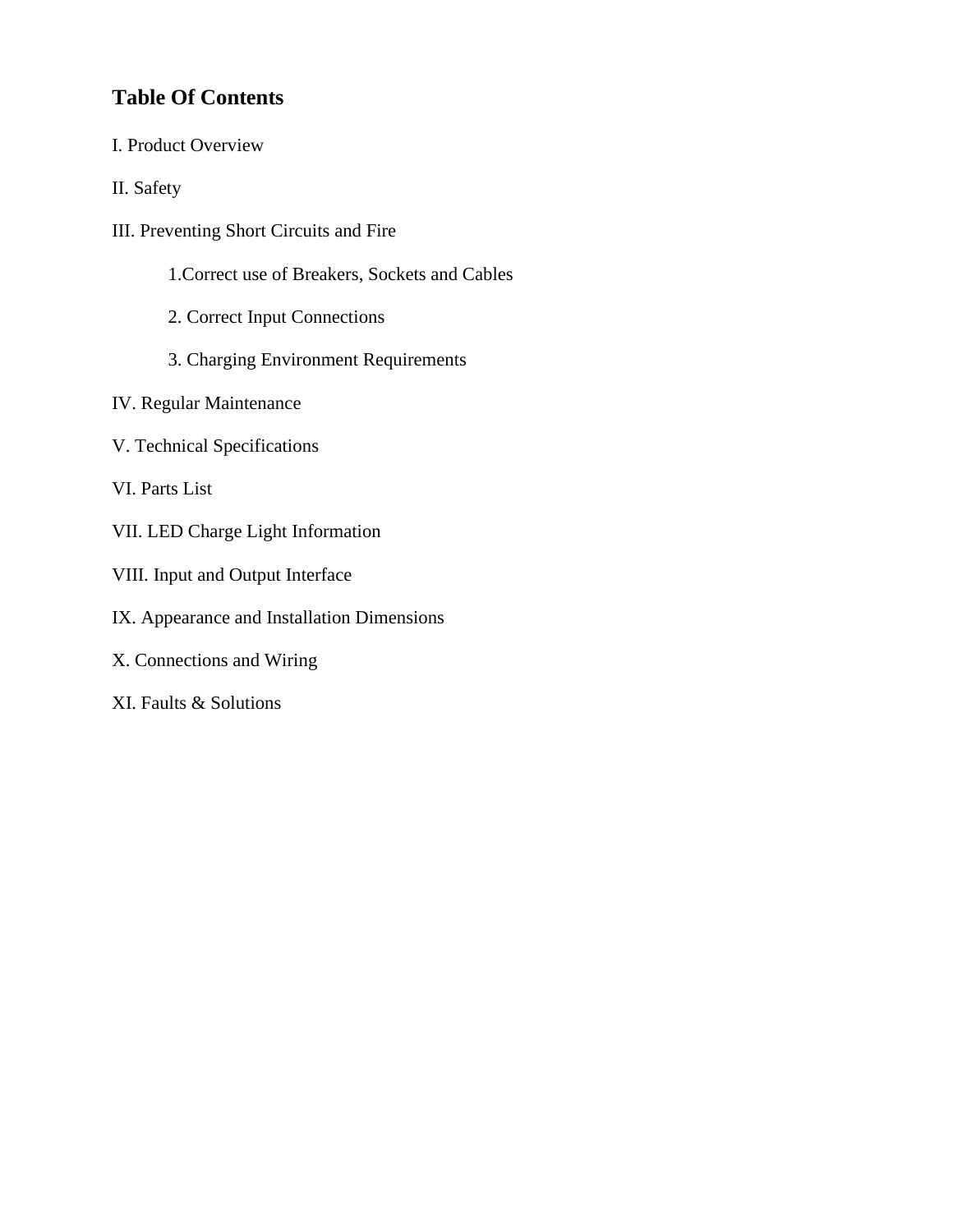### **I. Product Overview**

The TSM2500 series high efficiency intelligent charger is designed to charge traction batteries of electric vehicles. This series of products adopt the most advanced technologies such as LLC resonant, active power factor correction, microcomputer measurement and control, digital adjusting, and extremely water resistant technology. Its features include: wide input voltage range, high input power factor that significantly reduces the input current as well as heat generated from the input cable, and low harmonic current that reduces interference to other electric equipment. Full range soft switching is used to achieve high conversion efficiency and very little electromagnetic interference. The charger is designed according to IP66 protection grade and is highly water resistant. It is also small in size, lightweight, quiet, beautiful, simple to install and of course easy operation and maintenance.

The charger uses microcomputer measurements and control technology, the embedded CPU can accurately detect battery voltage and charge current.

The charger has temperature compensation functions, as well as automatic shut down after being fully charged. Reverse battery connection protection as well as output short circuit protection, AC input under voltage protection, and overheating protection. These functions help to ensure safe and reliable use.

These are canbus controlled chargers, which require a charge controller to initiate a charge, such as the ThunderStruck EVCC. Canbus information is available if needed for custom applications. The non-canbus 48v charger model is designed for lead acid batteries, and provide a pre-programmed charge profile without canbus control.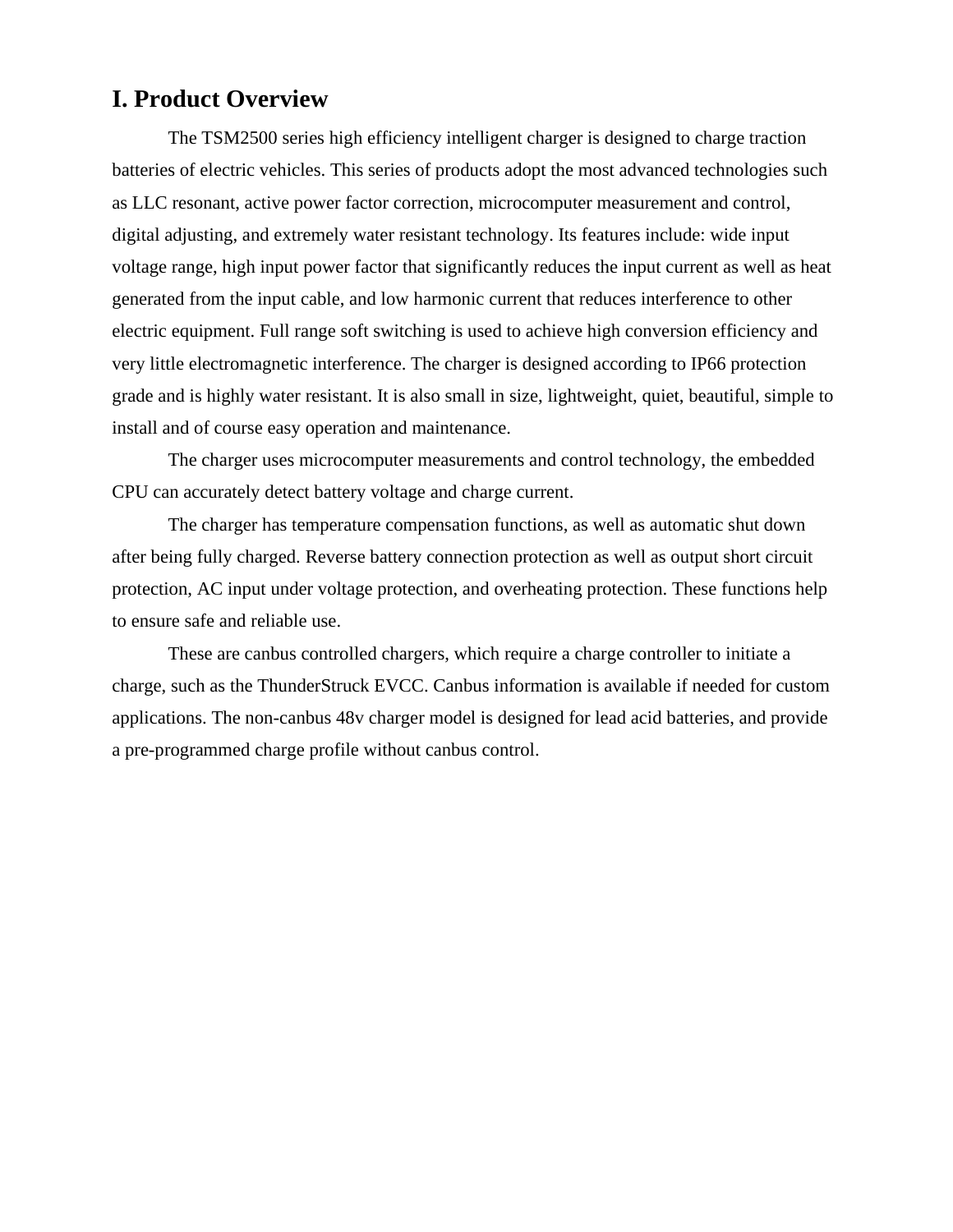### **II. Safety**

1. Please do not disassemble the charger; this may cause electric shock or other injuries.

2. If the charger needs to be connected to an AC power supply with extension cables, please make sure that the extension cable can withstand the maximum input current (GB 2.5mm2 copper core cable is recommended to be used), and limit the extension cable length within 10m.

 3. Don't place the charger where it can get wet, this may cause damage to the charger as well as electric shock to the operator.

 4. The charger's DC output plug should be connected reliably to the socket, if they are damaged or loose, please replace them immediately, otherwise it will cause overheating in the plug position, and can even cause fire.

 5. If the charger produces any abnormal sound or smell while on, please unplug the power immediately and contact the service department. Do not attempt to open the charger case.

 6. Make sure that all air vents are unobstructed to prevent charger overheating. Do not place the charger near a heat source; the charger should be left with enough space to ensure proper ventilation.

7. Please disconnect the charger's AC input power if you need to move it.

 8. Make sure that AC power supply voltage matches chargers' input voltage. For inquiries, please contact your supplier or local power Supply Corporation.

 9. Battery voltage and the nominal voltage of the charger must be matched or it could damage both the charger and the batteries.

 10. To avoid damage to the charger's cables, do not pull, twist or shake the cables or the connection terminals. If the cable is worn, please replace it immediately.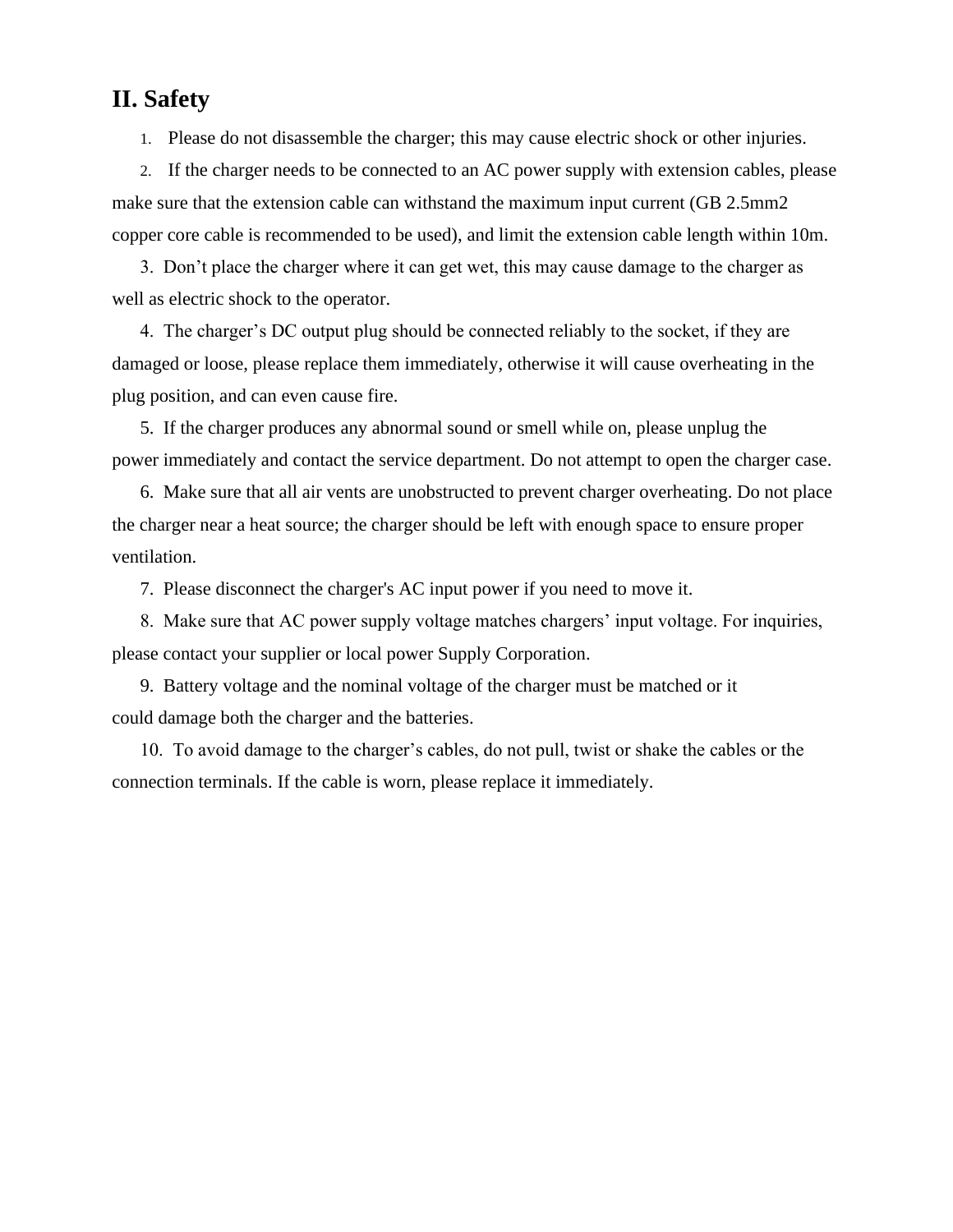### **III. Preventing Short Circuits and Fire**

#### **1. Correct use of Breakers, Sockets and Cables**

- 1. Use stranded copper cables with flame-retardant jackets. The cable core diameter must be at least 2.5mm in diameter for the AC power input.
- 2. Prevent plugs and sockets from coming in contact with water.

**Note:** According to statistics, 80% of electric car fires occur during charging. The main reasons for this include insufficient cable size, poor quality plugs and sockets, poor contact of plugs and sockets, poor flame-retardant sheath or shells of breakers, plugs and sockets, and uncontrolled charge cycles.

#### **2. Correct Input Connections**

Make sure that the charge plug and connectors are clean, undamaged and free of dirt before charging.

#### **3. Charging Environment Requirements**

Avoid the use of flammable materials. Charger should be mounted in a well-ventilated space. Avoid mounting/placing the charging plugs, charging cables or the charger itself on synthetic seats and other flammable objects.

#### **4. Lithium Cell Safety**

A lithium battery pack should have a battery management system to ensure safe charging. A battery pack with no BMS can be very dangerous. We are not responsible for damage to batteries due to using a charger with no BMS.

Most prismatic lithium batteries should be contained in a manner that prevents them from swelling during charging and discharging. Consult your battery manufacturer's recommendations for the best way to package your cells.

### **IV. Regular Maintenance**

1. Check all connectors and J1772 Socket regularly for corrosion, discoloration or other conduction inhibitors. Poor contact may result in overheating and burning inside connectors, which could cause a fire.

- 2. Make sure to use a charger that has a dedicated breaker and wire running to it.
- 3. Make sure that the charger's shell and cooling fan are free of debris and dirt.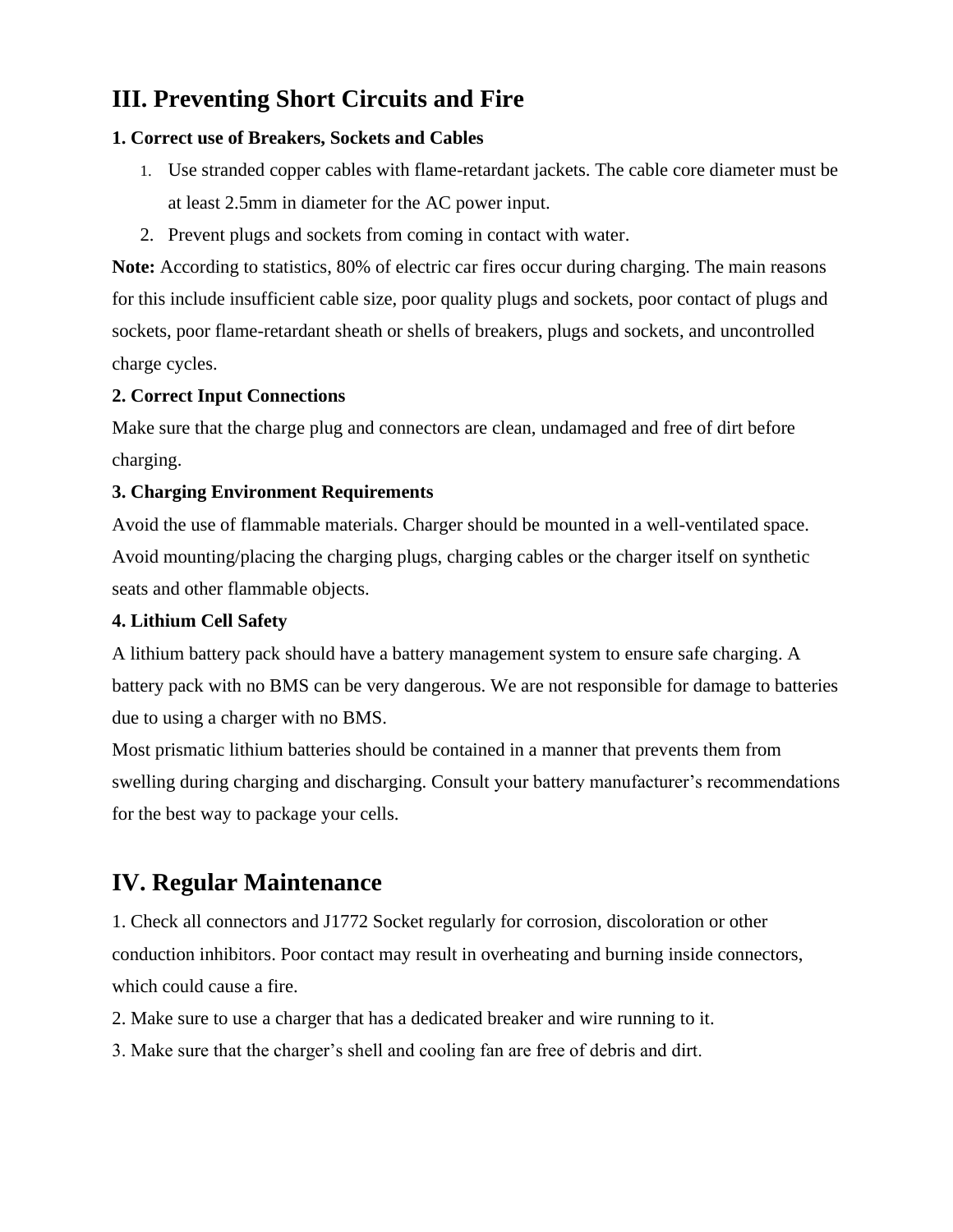## **V. Technical Specifications**

Rated input voltage: 220VAC 50/60Hz Input voltage range: 85~265VAC (Note: When the Input voltage is lower than 185VAC, the output power will be limited to 1.5KW) Power Factor:  $\geq 0.99$  @ 220VAC input, full power output; Total Harmonic Current:  $\leq 5\%$  @ 220VAC input, full power output; Nominal output voltage: 144V Maxim output voltage: 180V Rated output current: 15A Voltage regulation accuracy:  $\leq 0.5\%$ Current regulation accuracy:  $\leq 2\%$ Conversion efficiency:  $\geq$  95% @ 220VAC input, full power output Protection class: IP66 Audible Noise:  $\leq$  40dB Seismic rating: Designed according to IEC60335-2-29-2004-Part.21 Working temperature: -25~55°C (Note: models whose output power greater than 2KW Storage temperature: - 40~80°C Recognition certificates: CE SGS will ensure 2KW output at 60°C. )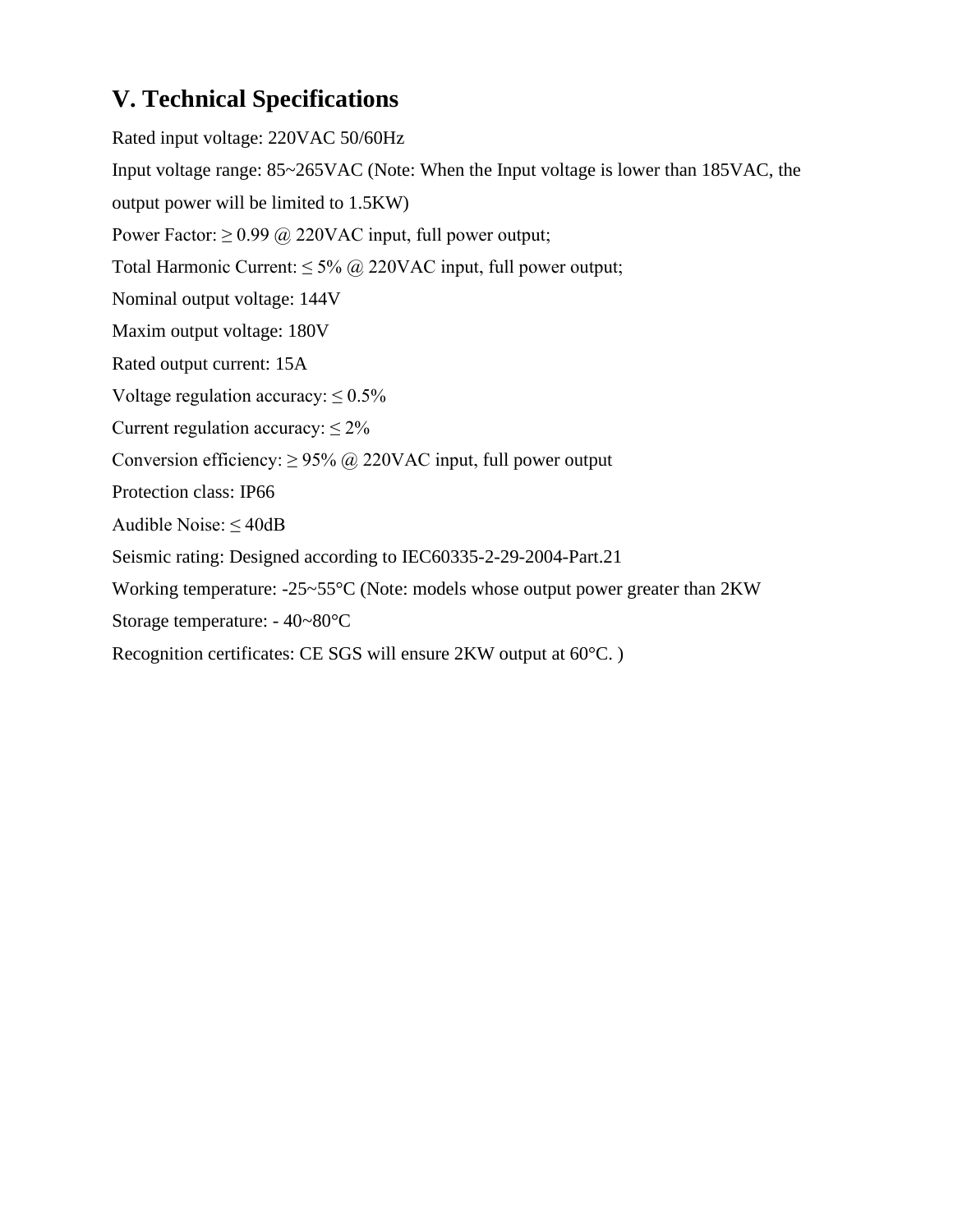## **VI. Parts List**

- **A -** AC Input Cables
- **B -** DC Output Cables
- **C -** Signal Cables
- **D -** Charging Indicator E Mounting plate F Shell
- **G -** Cooling Fan and Fan Cover



## **VII. LED Charge Light Information**

| When                                                                  | Then                                                                                               |
|-----------------------------------------------------------------------|----------------------------------------------------------------------------------------------------|
| Red Light Flashing                                                    | The pack is approximately $< 80\%$ Charged                                                         |
| <b>Yellow Light Flashing</b>                                          | The pack is approximately $> 80\%$ Charged                                                         |
| <b>Green Light Flashing</b>                                           | The pack is approximately 100% Charged                                                             |
| Flashing Yellow, Red and Green in Various<br>Orders                   | Charging has recently stopped or has a<br>Fault with Charger or Batteries.                         |
| Repeated flashing sequence like Red, Green,<br>Yellow, Yellow, Yellow | Suggests a connection issue is detected (canbus or<br>high voltage output). Check all connections. |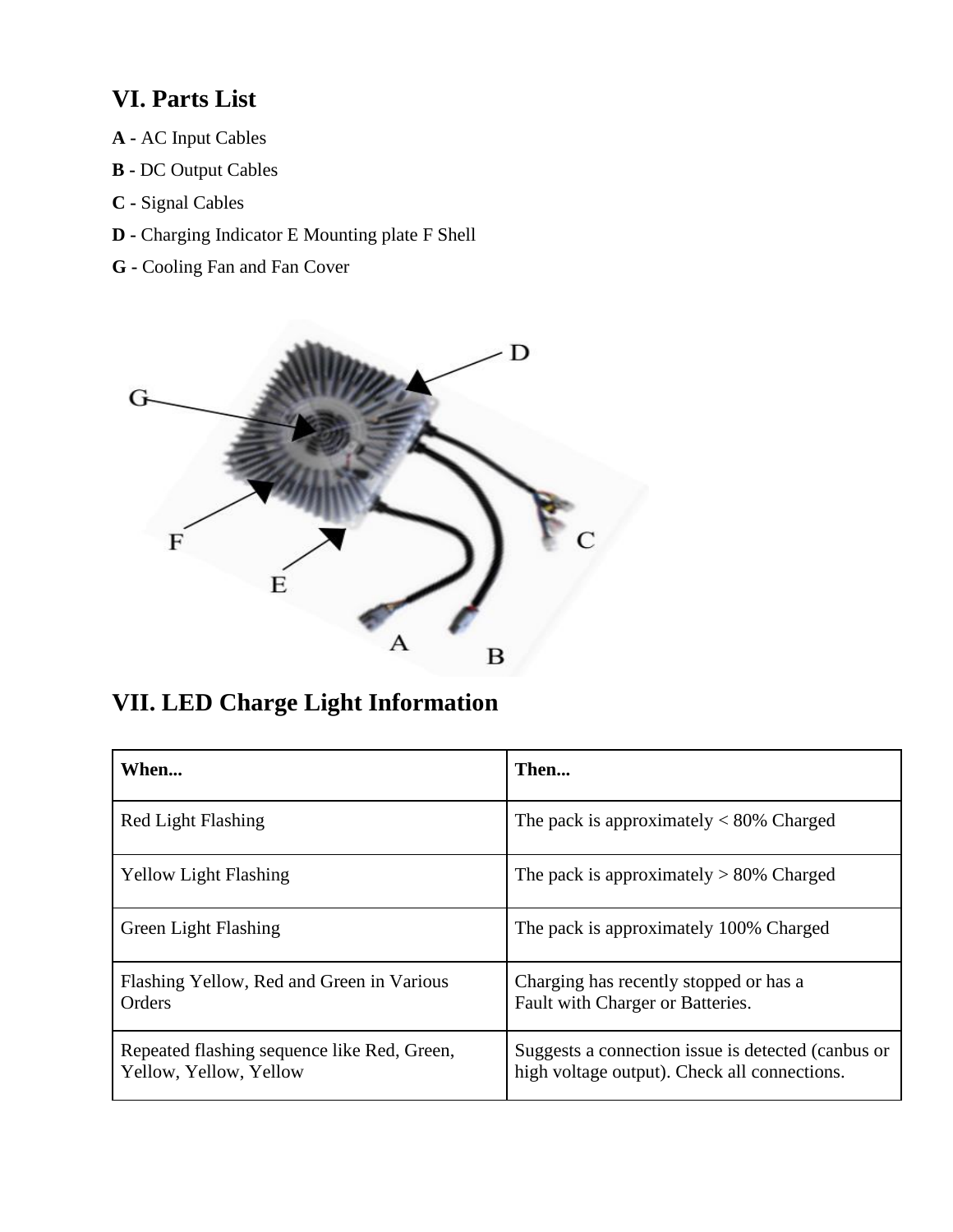# **VIII. Input and output interface**

| <b>Input Cables</b>                   |                     |  |                                                                                    |                                      |                |  |
|---------------------------------------|---------------------|--|------------------------------------------------------------------------------------|--------------------------------------|----------------|--|
| <b>Terminal Model</b>                 |                     |  | 3#<br>2#<br>1#<br>DJ7031-4.8-11<br>Direction of view: form the cables to terminal. |                                      |                |  |
| <b>Terminal Model for</b><br>matching |                     |  | DJ7031-4.8-21                                                                      |                                      |                |  |
| Needle No.                            | <b>Wire Color</b>   |  | Wire core diameter                                                                 | <b>Description</b>                   |                |  |
| 1#                                    | brown               |  | $2.5$ mm <sup>2</sup>                                                              | L                                    | Live wire      |  |
| 2#                                    | blue                |  | $2.5 \text{ mm}^2$                                                                 | N                                    | Neutral wire   |  |
| 3#                                    | Yellow<br>and green |  | $2.5$ mm <sup>2</sup>                                                              | -Protective grounding wire<br>$PE$ — |                |  |
|                                       |                     |  | <b>Output Cables</b>                                                               |                                      |                |  |
| <b>Terminal Model</b>                 |                     |  | <b>SB50</b>                                                                        | (O)                                  |                |  |
| Needle No.                            | <b>Wire Color</b>   |  | Wire core diameter                                                                 | <b>Description</b>                   |                |  |
| $\qquad \qquad +$                     | red                 |  | $6 \text{ mm}^2$                                                                   | Output positive pole                 |                |  |
|                                       | black               |  | $6 \text{ mm}^2$                                                                   | Output negative pole                 |                |  |
| <b>Signal Cables</b>                  |                     |  |                                                                                    |                                      |                |  |
| Needle No.                            | <b>Wire Color</b>   |  | Wire core diameter                                                                 | <b>Description</b>                   | Needle No.     |  |
| 1#                                    | brown               |  |                                                                                    |                                      |                |  |
| $2\#$                                 | Blue                |  | DJ7031Y-2.3-21                                                                     | external LED<br>indicator interface  | DJ7031Y-2.3-11 |  |
| 3#                                    | yellow              |  |                                                                                    |                                      |                |  |
| 4#                                    | purple              |  | DJ7021-1.5-21                                                                      | <b>Battery Temperature</b>           | DJ7021-1.5-11  |  |
| 5#                                    | white               |  |                                                                                    | sensor interface                     |                |  |
| 6#                                    | pink                |  |                                                                                    |                                      |                |  |
| 7#                                    | Yellow and<br>green |  | DJ7043-2-21                                                                        | Serial<br>communication              | DJ7043-2-11    |  |
| 8#                                    | Blue and<br>white   |  |                                                                                    | interface                            |                |  |
| 9#                                    | Green and<br>white  |  |                                                                                    |                                      |                |  |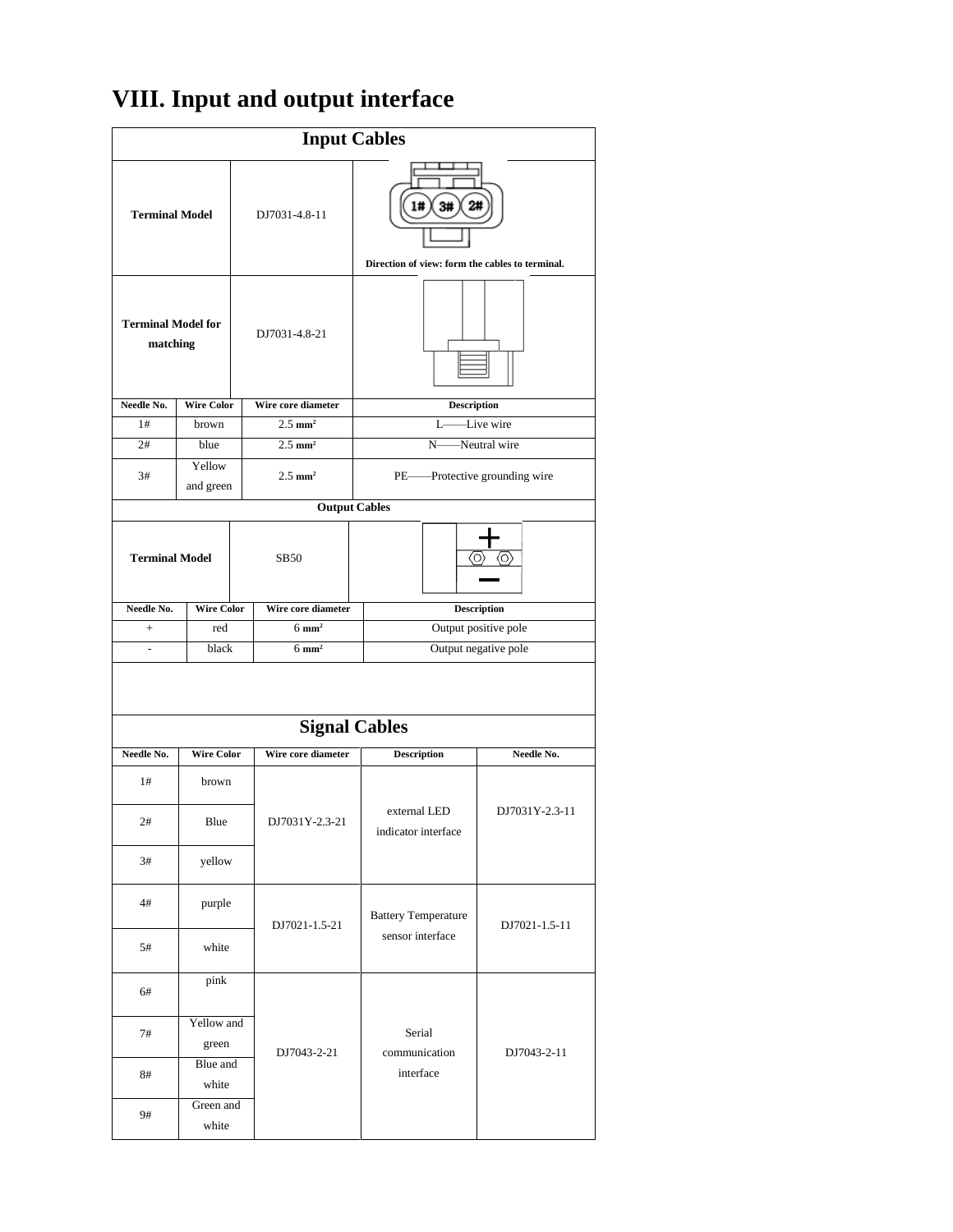| 10#                                                               | orange                                                | DJ7021-2-11                     | Driveaway                       |                   |  |
|-------------------------------------------------------------------|-------------------------------------------------------|---------------------------------|---------------------------------|-------------------|--|
| 11#                                                               | grey                                                  |                                 | Protection<br>(normally closed) | DJ7021-2-21       |  |
|                                                                   | Wire core diameter<br>0.5 mm2 for all Signal wires    |                                 |                                 |                   |  |
|                                                                   |                                                       |                                 |                                 |                   |  |
|                                                                   | <b>Signal Cables Terminal Diagram (prior to 2020)</b> |                                 |                                 |                   |  |
| 3#<br>2#                                                          | 1#                                                    | 5#<br>□<br>Ē                    | 8#<br>9#<br>7#<br>6#            | .0#)              |  |
| J1                                                                |                                                       | J <sub>2</sub><br>DJ7021-1.5-21 | J3<br>D.T7043-2-21              | T4<br>DJ7021-2-11 |  |
| DJ7031Y-2.3-21<br>Direction of view: form the cables to terminal. |                                                       |                                 |                                 |                   |  |
|                                                                   |                                                       |                                 |                                 |                   |  |
| DJ7031Y-2.3-11                                                    |                                                       | DJ7021-1.5-11                   | DJ7043-2-11                     | DJ7021-2-21       |  |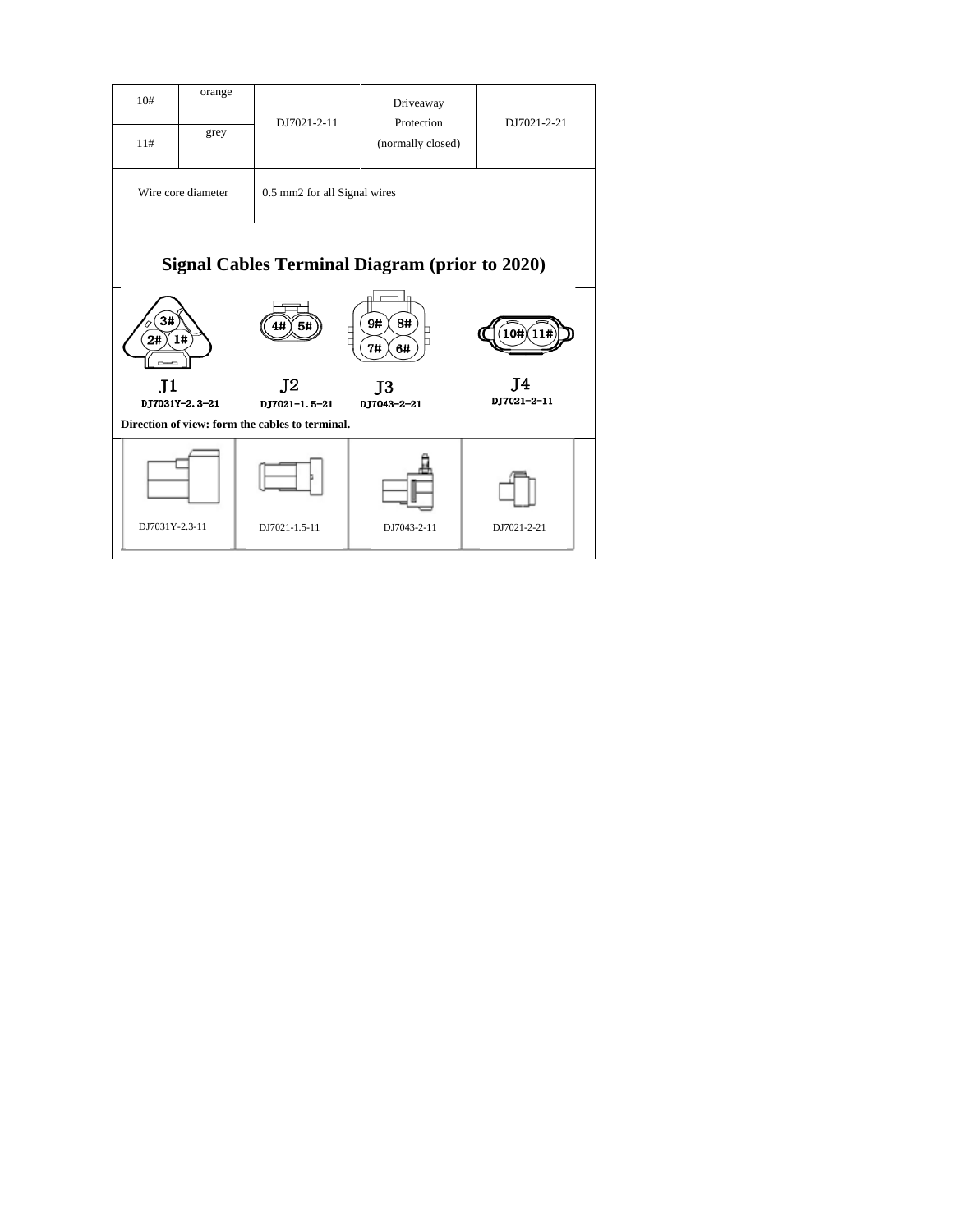## **IX. Appearance and Installation Dimensions**

Do not bend the wires coming out of the charger until they have at least 50mm of space from where they enter the shell of the charger.



Ensure that there is a 50mm gap above the charger to allow for proper ventilation.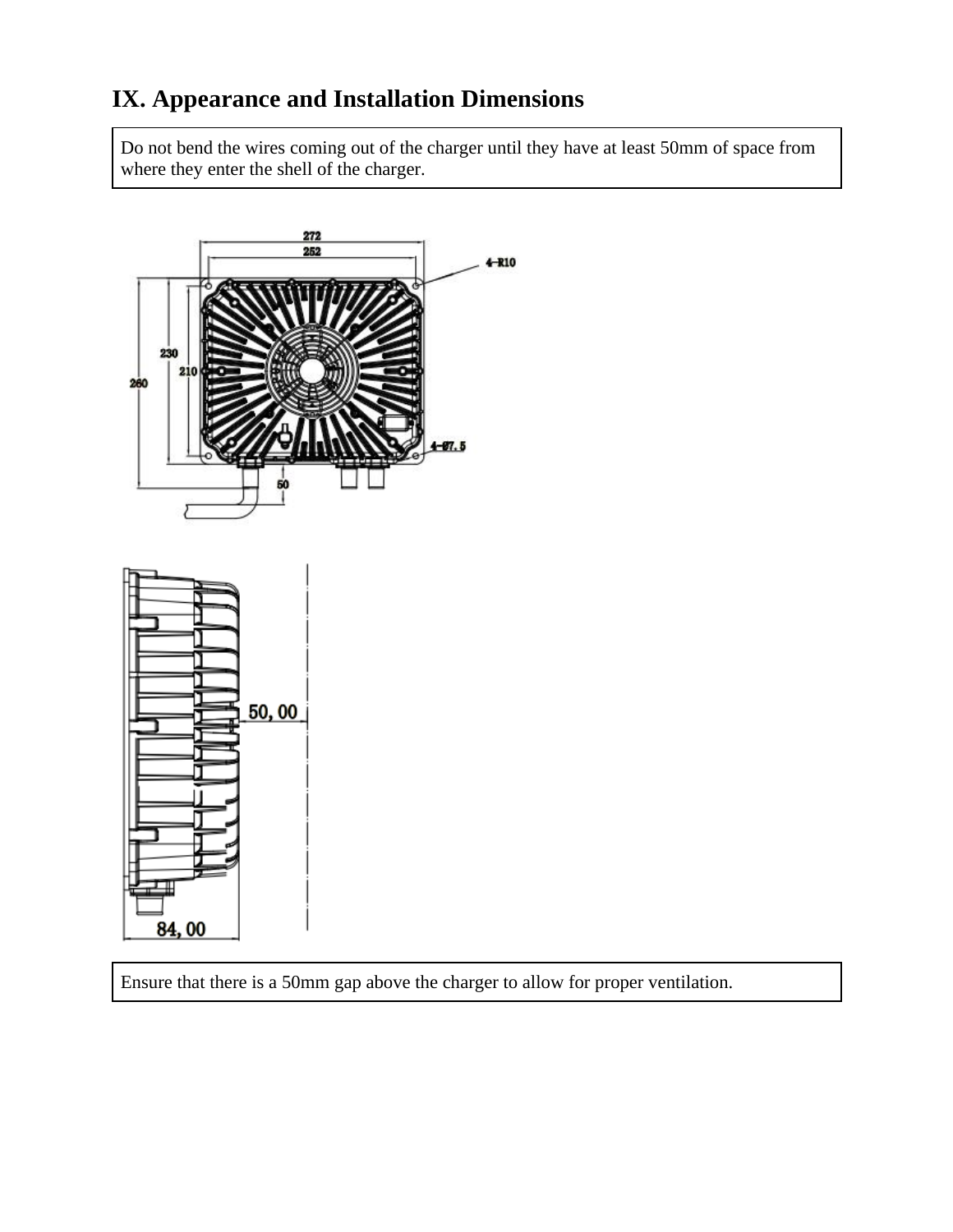### **X. Connections and Wiring**

#### **Input Cables**

**Canbus Connection – prior to 2020**



**Note:** The Yellow and Pink wires are not used Refer to the EVCC Manual for more details on EVCC wiring.

**Canbus Connection – 2020 and later**



**Note:** If wire colors do not match, then compare connector orientation.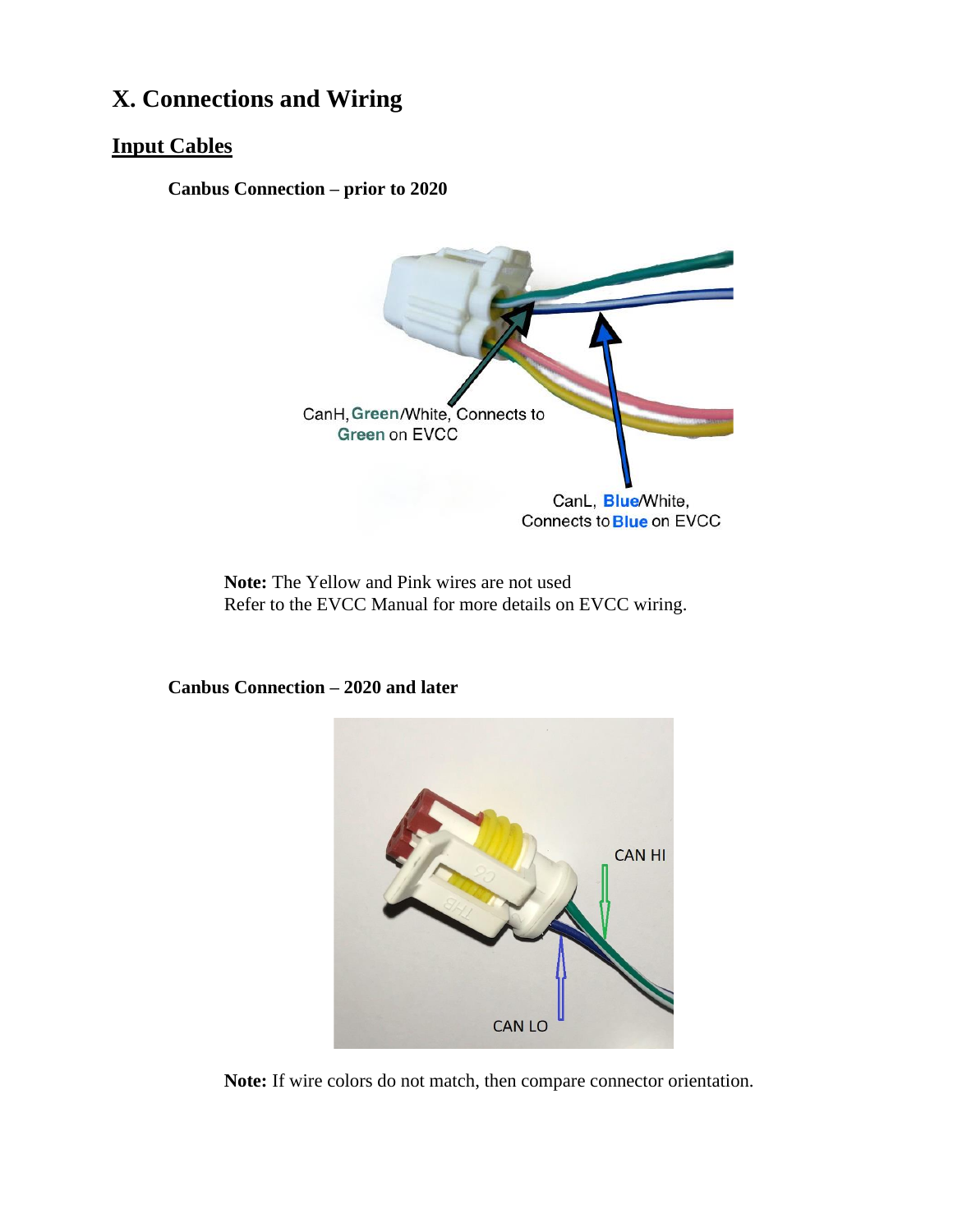**Remote Charge Indicator Connector**



**Note:** Remote light provided with charger

#### **AC Input Connection Options**

`

#### **For 110V**



**Yellow/Green- Ground Wire Blue** - Neutral Wire **Brown** - Live Wire

**For 220V** 



**Yellow/Green- Ground Wire Blue** - Live Wire **Brown** - Live Wire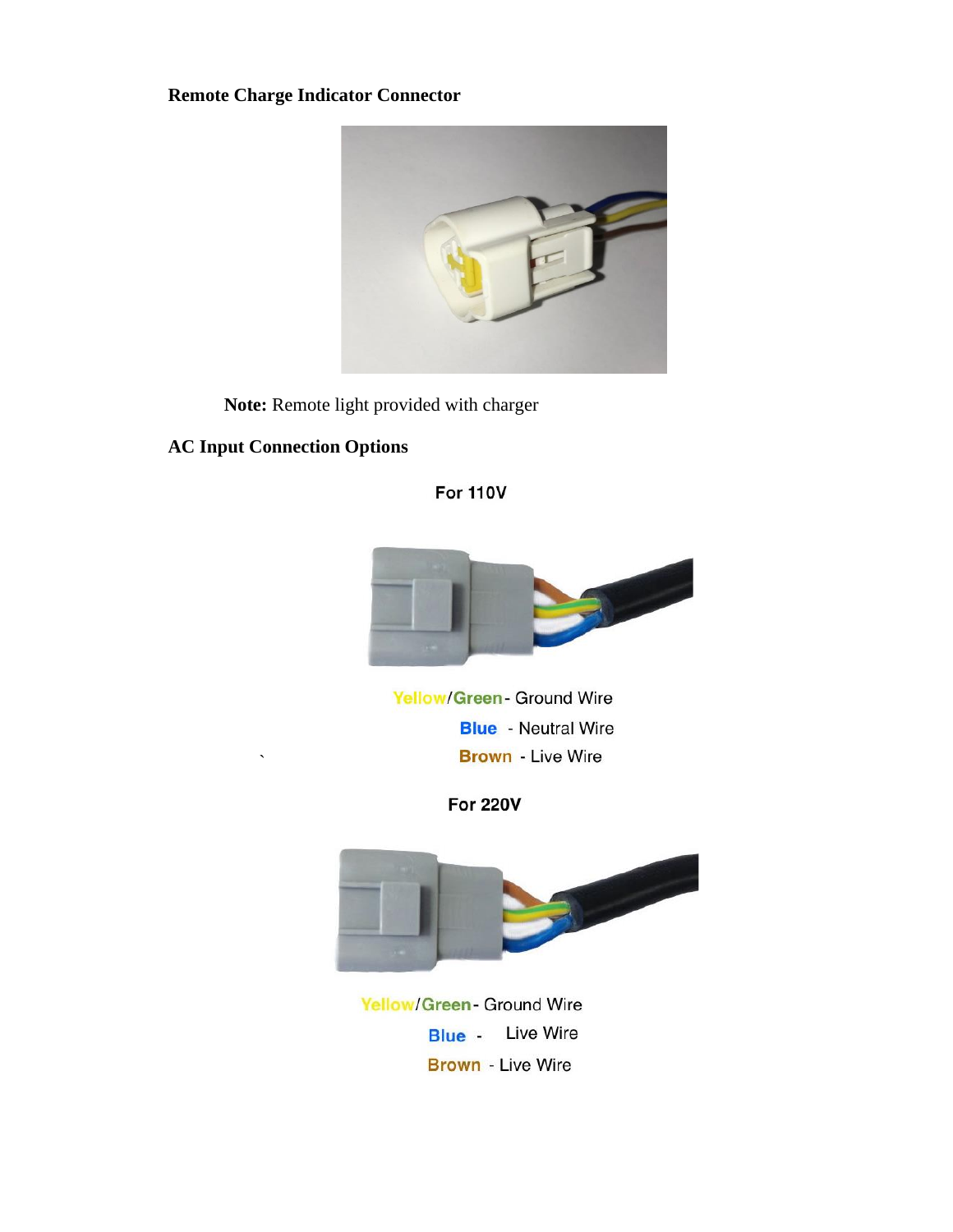### **Output Cables**

#### **HV DC Output Connector**

**Red - Positive DC Out Black - Negative DC Out** 



SB50 Connector

**12v DC Output Connector** – 2020 and Later



**Note:** During charge only, provides up to 2 amps at 12v DC

### **Driveaway Protection Switch Output**



**Note:** EVCC can also provide driveaway protection. The above connects to a normally closed (NC) internal switch. The switch is closed when the charger is NOT plugged into AC power. This can be used to activate a 12v low current (200 ma) external relay which enables drive components only when the charger is unplugged.